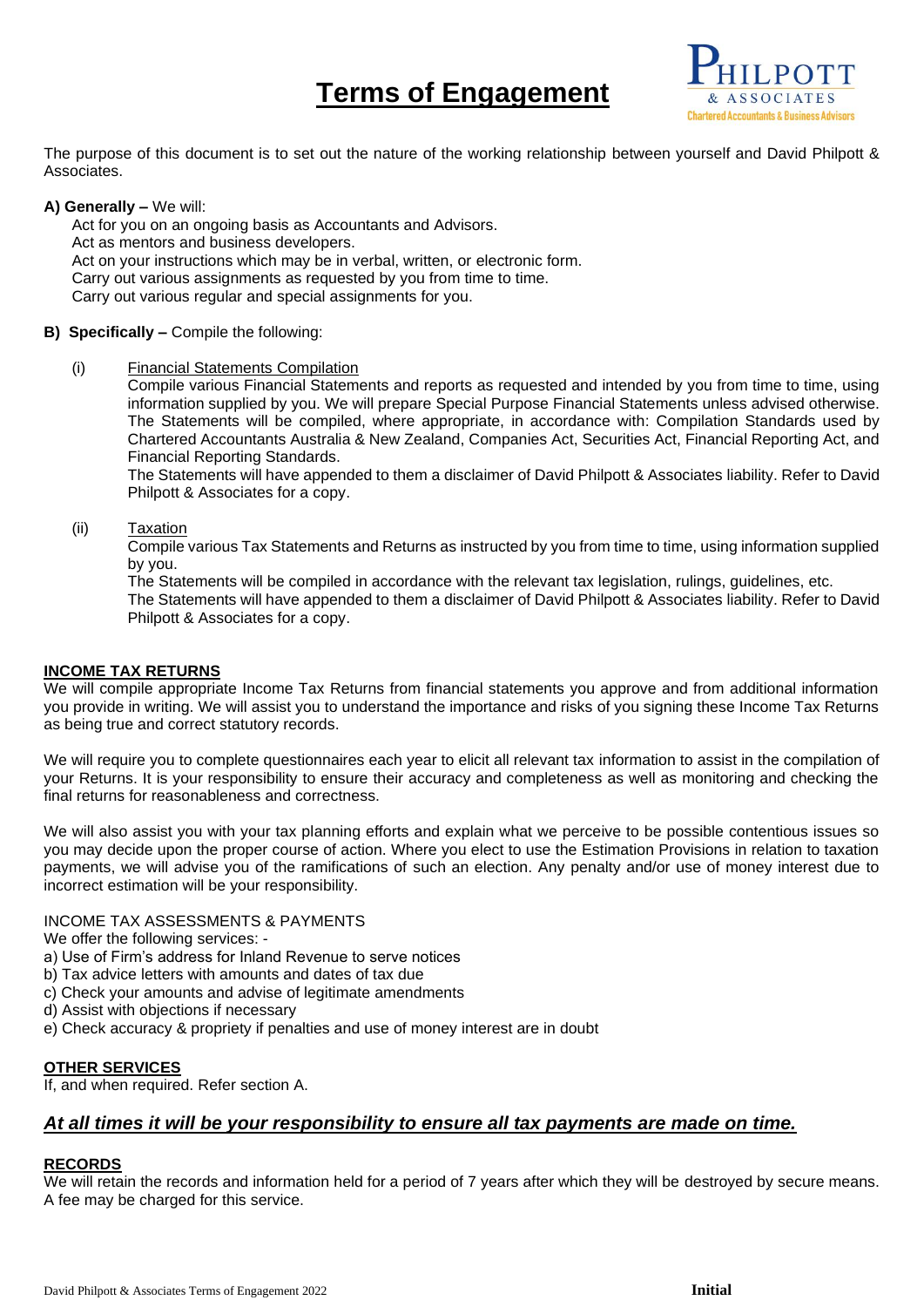## **OWNERSHIP OF WORKPAPERS**

Material that you provide to us remains yours and will be returned to you when the engagement is completed. Workpapers that we create remain our property.

## **YOUR WORK**

We reserve the right to cease working on your behalf where accounts are overdue.

## **OUR FEES AND DISBURSEMENTS**

We will charge fair and reasonable fees based on time, responsibility, urgency, value and complexity of the assignment. We will charge for both internal and external disbursements.

## **Payment Terms: Are within 14 days from receipt of invoice,**

**unless an alternative method is agreed on before the work is started.**

- **I understand that overdue accounts will incur collection and administration fees of 5%, charged monthly.**
- **I agree to pay progressive fees on account of work done where missing information or records delay completion.**
- **I accept liability for your charges if the information supplied herein relates to a Company of which I am a Director.**
- **I understand that an administration fee may be charged for the monthly fees charged for Xero/MYOB through our firm.**

## **STATUTORY RECORDS (COMPANIES)**

We will be responsible for the maintaining of your company statutory records and the preparing and lodging of the annual return as required. On your advice, we will also update the Companies Office records for changes to company details. We will prepare annual company resolutions for shareholders and directors.

The Companies Act 1993 requires that the annual financial statements are completed within nine months of the end of your financial year. It is the responsibility of the directors to ensure that the information is provided to us on a timely basis in order that we may assist the directors in achieving compliance with this requirement.

## **LIABILITY**

Any liability against David Philpott & Associates must be made and notified to us within 12 months of the date of practical completion of the assignment. We are here to assist in your financial wellbeing, but you are ultimately responsible.

## **NO AUDIT OR REVIEW ENGAGEMENT UNDERTAKEN**

We will not undertake an audit or review of the information you provide to us. Accordingly, the Compilation Report disclaimer will apply to any reports we prepare for you.

## **PENALTY TAX REGIME**

Incorrect tax returns result in penalties, as well as interest charges on short paid tax. You are required to have taken reasonable care or have an acceptable interpretation if penalties are not to apply.

## **PROOF OF IDENTITY**

The requirements of the new Anti-Money Laundering (AML) Legislation require us to obtain certain personal information from you. This information includes obtaining proof of your Full Name, Date of Birth and Address.

This information will be required before we are able to undertake any work on your behalf.

For our existing clients, in order to avoid delays, we encourage you to provide the required information in advance of us acting and to regularly update us with any changes to personal details.

## **PRIVACY ACT / ADDITIONAL INDUSTRY SERVICES**

We use and have access to selected services that facilitate and complement our accounting services we have available to provide to you. Unless you advise us to the contrary, you authorise us to disclose to the providers of those services your details solely to enable us to facilitate those services to you without obligation. You are free to opt out of this authority at any future time.

As a member of the Chartered Accountants Australia and New Zealand we advise that the Institute may require access to clients records for the purposes of discharging its quality assurance obligations.

On occasion, we may use your personal information, such as your address or contact details, to provide you with industry information or to introduce you to additional services that we offer. In this regard, we may, for example, send you written or electronic communications, electronic newsletters and/or invitations to events. If at any time you do not wish to receive information such as this, we invite you to contact us and we will not send you any additional information.